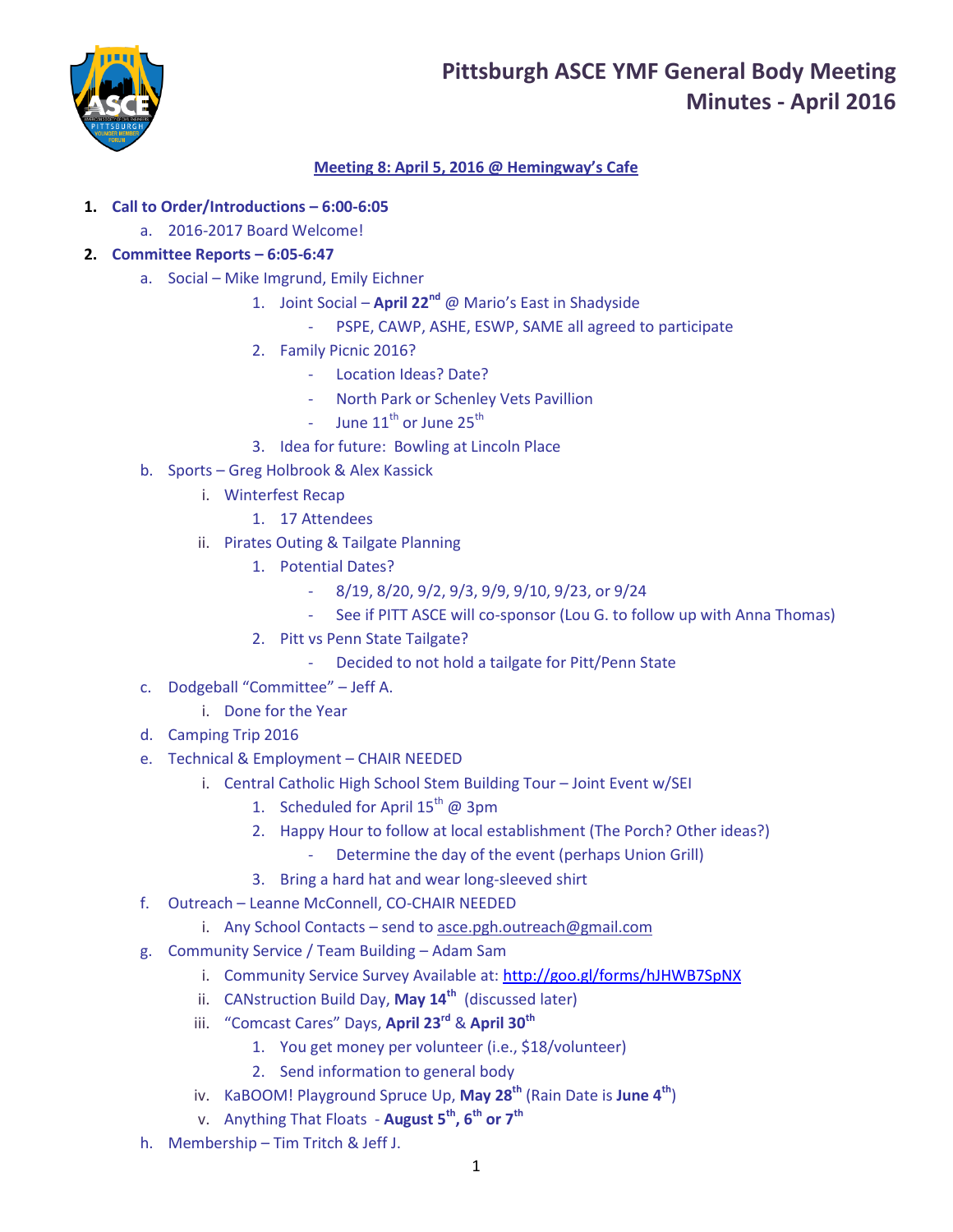

- i. Budget Scott Duda & Jeff Argyros
	- i. Goal: \$1000
		- 1. December Dinner \$295
		- 2. Superbowl Squares \$200
		- 3. Pen's Raffle \$155
		- 4. Section Awards Dinner Raffle \$272
		- 5. March Madness \$165
		- 6. Other Ideas:
			- Pittsburgh Riverhounds Games , Heinz Field
			- Will require a large time commitment (i.e., 5-10 people to work *every* game)
			- Not feasible this year, but keep in mind as an option for the future
	- ii. **YEAR TOTAL: \$1087! Good Job, guys!**
- j. Student Affairs (VARIOUS)
	- i. Pitt: 41 students went to Cincinnati for the Ohio Valley Competition (placed  $3^{rd}$  overall and  $1^{st}$  in surveying)
	- ii. CMU: Did not place in competition (steel bridge disqualified on deflection)
	- iii. Geneva: March 16<sup>th</sup> Panel Discussion Recap 3 YMs and 1 Special Guest Attended; got 5<sup>th</sup> in competition
	- iv. UPJ:
	- v. Point Park: Recently did steel mill tour
- **3. "How to Use a Slide Rule" Presentation by Tom Leech, PE, SE—6:47-7:17**

## **4. Secretary's Report – 7:17**

- a. Emails Open rate and trends
	- i. March 2016 Open Rates: 25.6%, 65 ppl) (March 2015: 26.7%, 63 ppl)
- b. Ideas for meeting locations
	- i. Greentree/Monroeville
	- ii. Wigle Whiskey
	- iii. Dave & Buster's
- **5.** CANstruction Build Day, **May 14th – 7:17-7:29**
	- a. Need approximately 3600 cans
	- b. Approximately \$500 is left from fundraising last year
	- c. Room for 1 more volunteer

#### **6. Treasurer's Report – 7:29-7:34**

- a. Current YMF Balance: \$5448.25
	- i. \$2000 designated for Joint Social (ASCE YMF, ASHE, SAME, PSPE)
	- ii. Balance one year ago: \$4649.26
	- iii. Outstanding Items: None
- b. Current ERYMC Balance: \$1617.71
	- i. Outstanding Items: CEC Tablecloth, thank-you notes, stamps
- **7. President Elect's Report – 7:34-7:42**